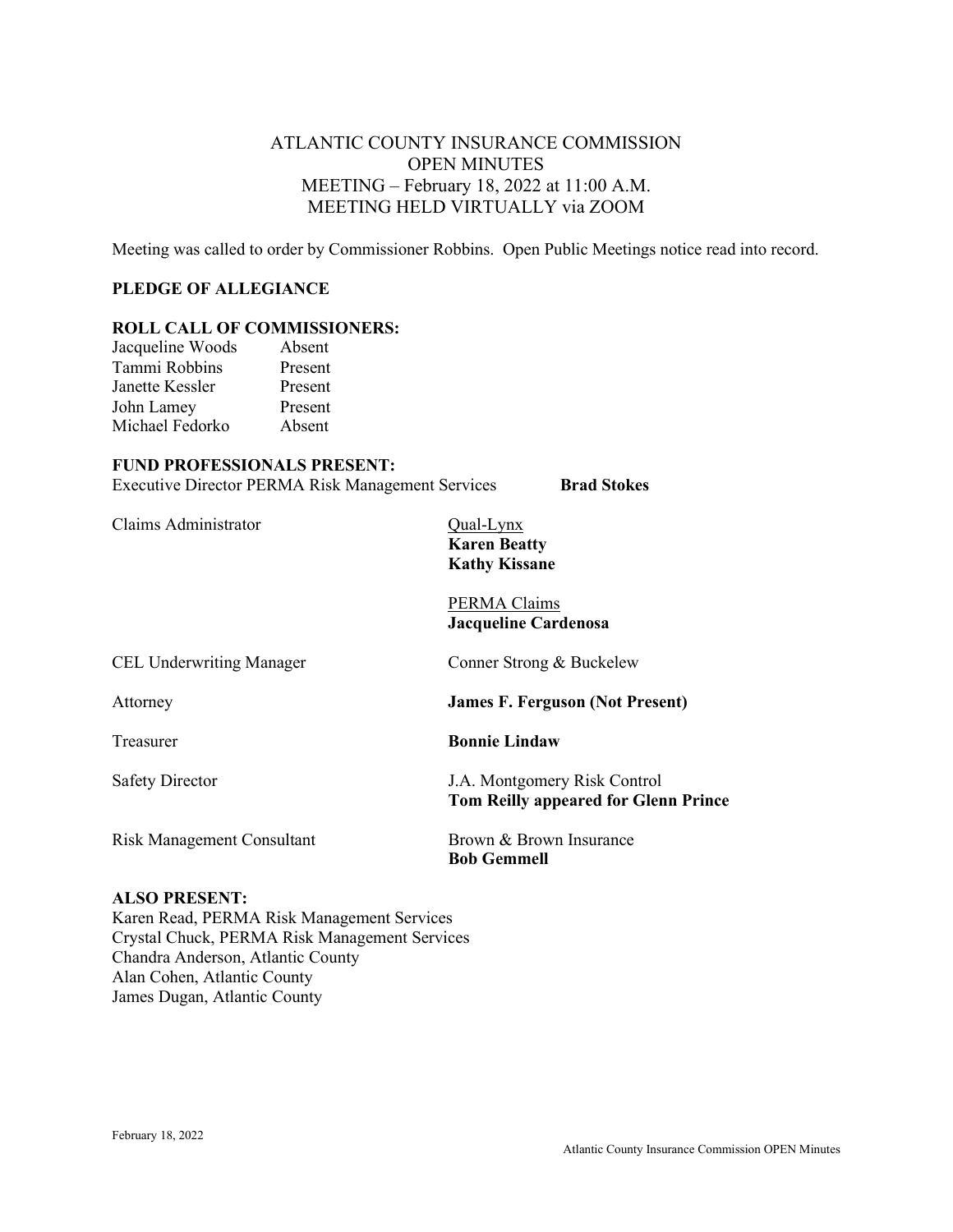Commissioner Robbins introduced Alan Cohen, Assistant County Counsel, who will be replacing Jim Dugan once he retires.

#### **APPROVAL OF MINUTES: OPEN MINUTES OF JANUARY 14, 2022.**

#### **MOTION TO APPROVE OPEN MINUTES OF JANUARY 14, 2022.**

| <b>Motion:</b> | <b>Commissioner Kessler</b> |
|----------------|-----------------------------|
| Second:        | <b>Commissioner Robbins</b> |
| Vote:          | 3 Ayes                      |

#### **CORRESPONDENCE:** None.

**EXECUTIVE DIRECTOR'S REPORT:** Brad Stokes presented the Executive Director's report.

The 2022 Plan of Risk Management had a few changes with regard to flood, pollution and EPL. There were no questions.

**MOTION TO APPROVE RESOLUTION 14-22 THE 2022 PLAN OF RISK MANAGEMENT.**

| <b>Motion:</b> | <b>Commissioner Kessler</b> |
|----------------|-----------------------------|
| Second:        | <b>Commissioner Robbins</b> |
| Vote:          | 3 Ayes                      |

The underwriting manager's renewal overview is provided in the appendix and covers changes to renewal marketing. The CEL held two Zoom meetings to review the difficulties encountered during the renewal.

**CERTIFICATES OF INSURANCE:** There were 3 certificates issued for the month of January 2022.

#### **MOTION TO APPROVE THE CERTIFICATE OF INSURANCE REPORT.**

| <b>Motion:</b> | <b>Commissioner Kessler</b> |
|----------------|-----------------------------|
| Second:        | <b>Commissioner Robbins</b> |
| Vote:          | 3 Ayes                      |

The next meeting of the CEL will be held on February 24, 2022 at 9:30 A.M. This will be their reorganization meeting.

2022 Educational Seminar will be held on April  $29<sup>th</sup>$  and May 6<sup>th</sup> from 9:00 A.M. to 12:00 P.M. The keynote speaker is the Director of the Division of Local Government Services. The seminar qualifies for continuing education credits. Invitations to register will be sent out in the near future.

The Cyber Task Force issued a memorandum about third-party vulnerabilities.

The Fund's financial fast track from November 30, 2021 shows a \$2.2 million surplus and \$10.3 million in cash.

The CEL financial fast track is not available for this report.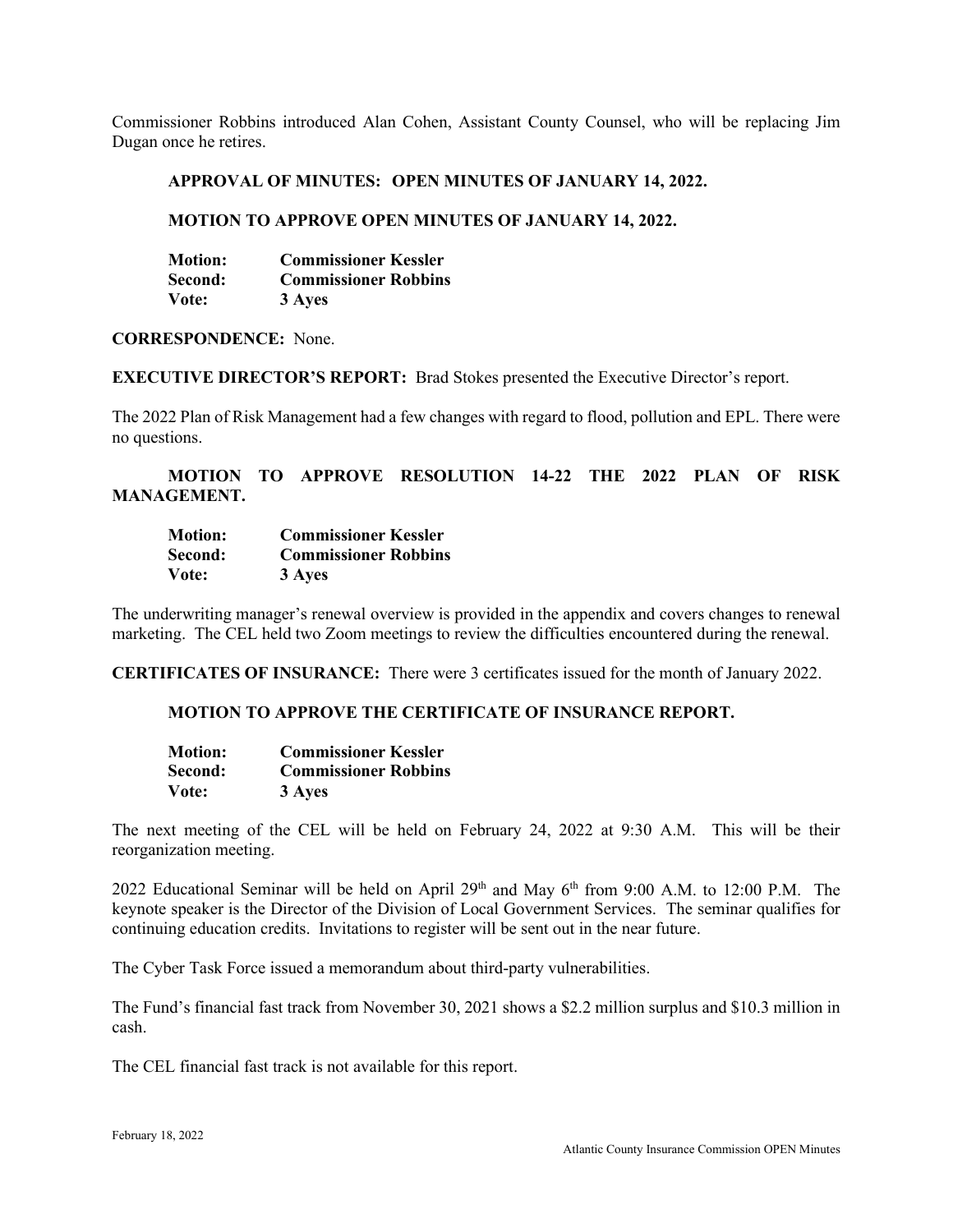Claim tracking for December has 29 less open claims. A lot of workers' compensation claims closed.

Assessment bills were sent out and are due March 15, 2022. Future assessments are due in May and October.

2022 insurance policies will be available on the Conner Strong & Buckelew Egnyte website for authorized users.

Request was made for a list of yearly property appraisals from the member entities.

Welcome to Crystal Chuck who recently joined PERMA. She was previously on Ed Cooney's underwriting department team. Crystal will be working with Karen on the Atlantic County account.

### **CLAIMS SERVICES:**

Jacqueline Cardenosa advised there was nothing to report for Claims Services.

### **TREASURER:**

Bonnie Lindaw provided the monthly report. Resolution 15-22 is the February Bills List and includes payments from fund year 2021 in the amount of \$52,536.61 and payments from fund year 2022 in the amount of \$195,688.00. Resolution 16-22 is the Dividend Bills List for dividends that are being issued to Atlantic County and the Atlantic County Improvement Authority in the total amount of \$7,998.00.

Ms. Lindaw also reported the bank reconciliations for the month of January have been completed. The admin account balance for December is \$9,212,185.94 with one outstanding check. The general liability account has \$4,838.85 in outstanding checks. For workers' compensation there were \$121,656.08 in outstanding checks.

## **MOTION TO APPROVE RESOLUTION 15-22 THE FEBRUARY BILLS LIST AND RESOLUTION 16-22 THE DIVIDEND BILLS LIST.**

| <b>Motion:</b> | <b>Commissioner Kessler</b> |
|----------------|-----------------------------|
| Second:        | <b>Commissioner Robbins</b> |
| Vote:          | 3 Ayes                      |

#### **CEL SAFETY DIRECTOR – JA MONTGOMERY RISK CONTROL:**

Tom Reilly of JA Montgomery is covering for Glenn Prince and presented the safety report for January. The next Safety Committee Meeting is scheduled for April  $8<sup>th</sup>$  and will meet following the regularly scheduled commission meeting. Future meetings are scheduled for July 8, 2022, September 9, 2022 and December 9, 2022.

JA Montgomery is providing safety expos around the state which provides member entities with a variety of training associated with their jobs. It is focused on public works, parks and streets departments. It also includes bloodborne pathogens, PPE, and fire safety. Registration can be found at NJCE.org.

The media library and online streaming services remain available. All training through February 28, 2022 has been listed on the website NJCE.org. Instructor led programs may also be available. If that method is requested then members should contact Glenn Prince's office.